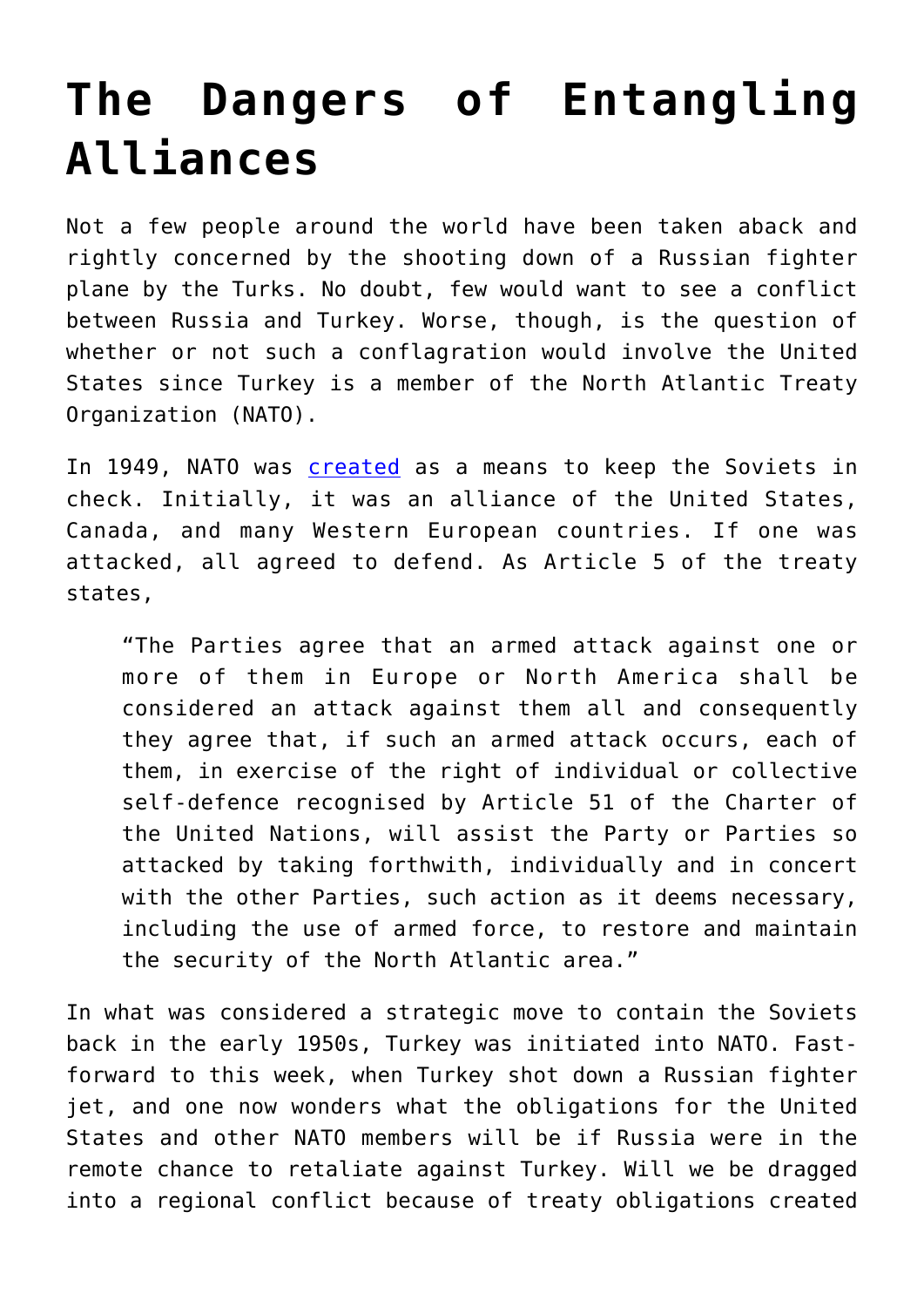in a past era?

The concern isn't farfetched as NATO is now currently [meeting](http://www.theguardian.com/world/live/2015/nov/24/russian-jet-downed-by-turkish-planes-near-syrian-border-live-updates) to discuss and debate what might happen and what NATO's response should be. According to some [sources](https://www.rt.com/news/323413-nato-discords-russian-plane/), there is serious discord within NATO now.

Given the situation, it might be a good idea to revisit President Washington's warning against entangling alliances from his *[Farewell Address](http://avalon.law.yale.edu/18th_century/washing.asp)* given in 1796. The world has changed since then, but the principles still ring true.

"The great rule of conduct for us in regard to foreign nations is in extending our commercial relations, to have with them as little political connection as possible. So far as we have already formed engagements, let them be fulfilled with perfect good faith. Here let us stop. Europe has a set of primary interests which to us have none; or a very remote relation. Hence she must be engaged in frequent controversies, the causes of which are essentially foreign to our concerns. Hence, therefore, it must be unwise in us to implicate ourselves by artificial ties in the ordinary vicissitudes of her politics, or the ordinary combinations and collisions of her friendships or enmities.

Our detached and distant situation invites and enables us to pursue a different course. If we remain one people under an efficient government. the period is not far off when we may defy material injury from external annoyance; when we may take such an attitude as will cause the neutrality we may at any time resolve upon to be scrupulously respected; when belligerent nations, under the impossibility of making acquisitions upon us, will not lightly hazard the giving us provocation; when we may choose peace or war, as our interest, guided by justice, shall counsel.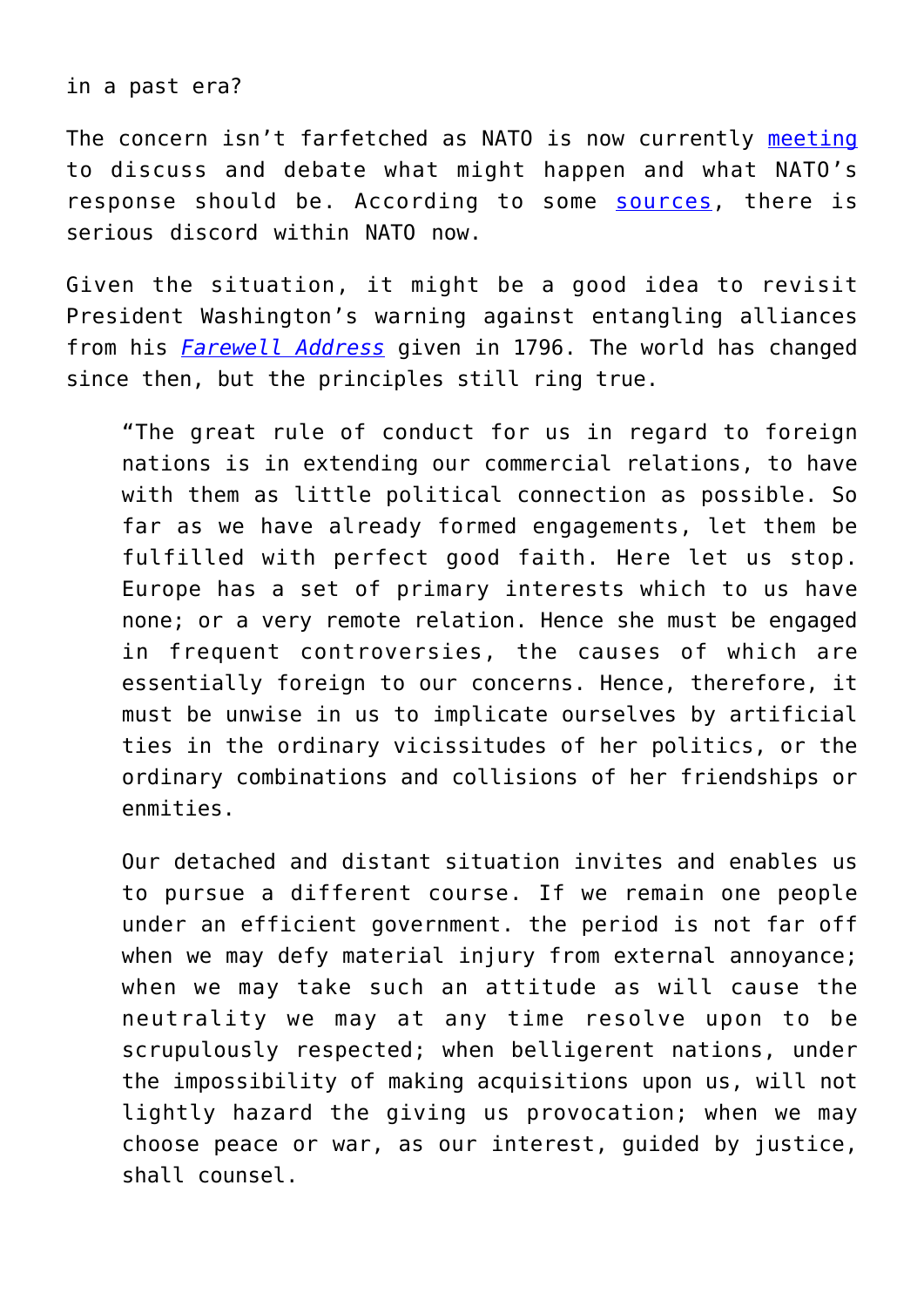Why forego the advantages of so peculiar a situation? Why quit our own to stand upon foreign ground? Why, by interweaving our destiny with that of any part of Europe, entangle our peace and prosperity in the toils of European ambition, rivalship, interest, humor or caprice?

It is our true policy to steer clear of permanent alliances with any portion of the foreign world; so far, I mean, as we are now at liberty to do it; for let me not be understood as capable of patronizing infidelity to existing engagements. I hold the maxim no less applicable to public than to private affairs, that honesty is always the best policy. I repeat it, therefore, let those engagements be observed in their genuine sense. But, in my opinion, it is unnecessary and would be unwise to extend them.

Taking care always to keep ourselves by suitable establishments on a respectable defensive posture, we may safely trust to temporary alliances for extraordinary emergencies.

Harmony, liberal intercourse with all nations, are recommended by policy, humanity, and interest. But even our commercial policy should hold an equal and impartial hand; neither seeking nor granting exclusive favors or preferences; consulting the natural course of things; diffusing and diversifying by gentle means the streams of commerce, but forcing nothing; establishing (with powers so disposed, in order to give trade a stable course, to define the rights of our merchants, and to enable the government to support them) conventional rules of intercourse, the best that present circumstances and mutual opinion will permit, but temporary, and liable to be from time to time abandoned or varied, as experience and circumstances shall dictate; constantly keeping in view that it is folly in one nation to look for disinterested favors from another; that it must pay with a